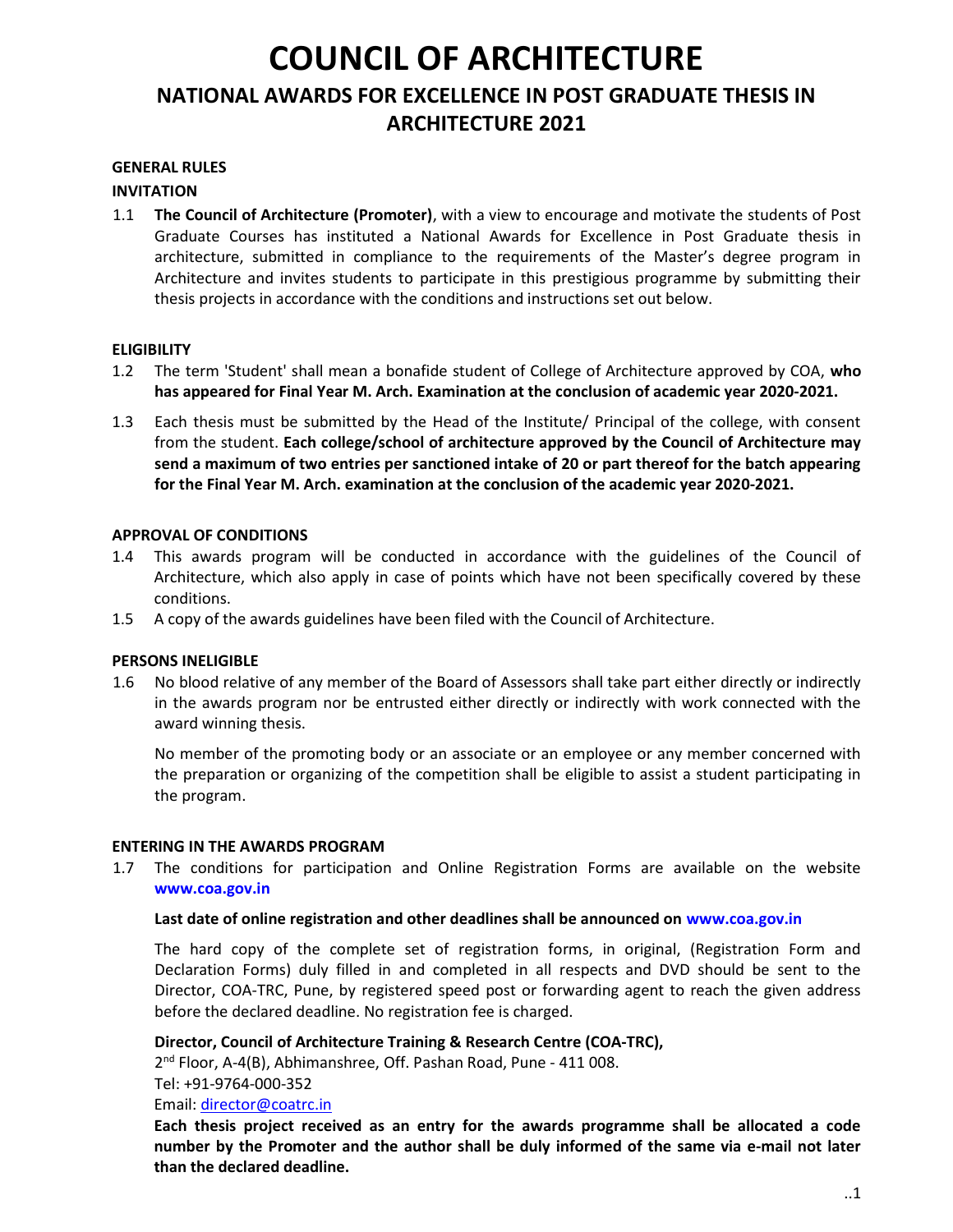#### BOARD OF ASSESSORS

1.8 The members for Zonal Jury shall be appointed on the Board of Assessors to advise on the conduct of the awards program, adjudicate on the thesis reports submitted and make the award. The appointments shall be made by the promoter from amongst the eminent architects.

### ADVISERS

1.9 If necessary, the Board of Assessors may consult the advisory committee of the awards program. The advisory committee may be consulted on any aspect of the competition and one or two members of the advisory committee may remain available during the judging to give advice on various aspects of competition when invited to do so.

#### PRIZES AND MENTIONS

1.10 The promoter undertakes to accept the decisions and the awards of the Board of Assessors and pay the following awards:

### At each Final Event:

- 1. To the author of the best Three thesis projects Rs 75,000/- each
- 2. To the author of the Three runner up thesis projects Rs 20,000/- each (Selected to the Final Jury)

The awards mentioned above shall have two components - Cash & Books for all winners and Crossword Voucher only for best three.

Certificate of Excellence will be given to the authors of the best three entries Certificate of Merit will be given to the three runners up entries Certificate of Participation will be given to all the entries after the attending the final jury.

### SUBMISSION OF THESIS PROJECTS

- 1.11 Submission of the thesis report implies acceptance of the awards program conditions. Participants are advised to retain copies of the material submitted.
- 1.12 No any symbol, motto or distinguishing mark will be placed on any part of the report, presentation and poster except the title of the project at the designated location. The entire entry and all the documents of each competitor shall be dispatched in a single packet using the label.
- 1.13 Each participant must be prepared to satisfy the Board of Assessors that he is the bonafide author of the thesis he/she has submitted.
- 1.14 Submission/uploading of registration forms, declaration forms, posters, presentation not later than declared deadline.

#### INSURANCE OF THESIS PROJECT

1.15 Each participant is responsible for insuring his entry against loss, damage or non-delivery up to the time of its receipt at the address given on the website www.coa.gov.in

### JUDGING PROCEDURE

- 1.16 The promoter will place a secretariat at the disposal of the Board of Assessors to minute their meetings and record their decisions.
- 1.17 The deliberations of the Board of Assessors will be confidential. No member of the Board or Technical Adviser or member of the promoter's staff or competition secretariat may disclose any details of the competitions, deliberations or decisions.

The decisions of the Board of Assessors are final and binding on the promoter.

1.18 The judging of the entries are scheduled to take place in two stages as listed below

### Stage1 (Short listing)

Each entry will be assessed by a panel of experts. Each coded entry shall be assessed in strict confidence by a team of jurors to shortlist ten entries. These entries will be forwarded for Stage 2.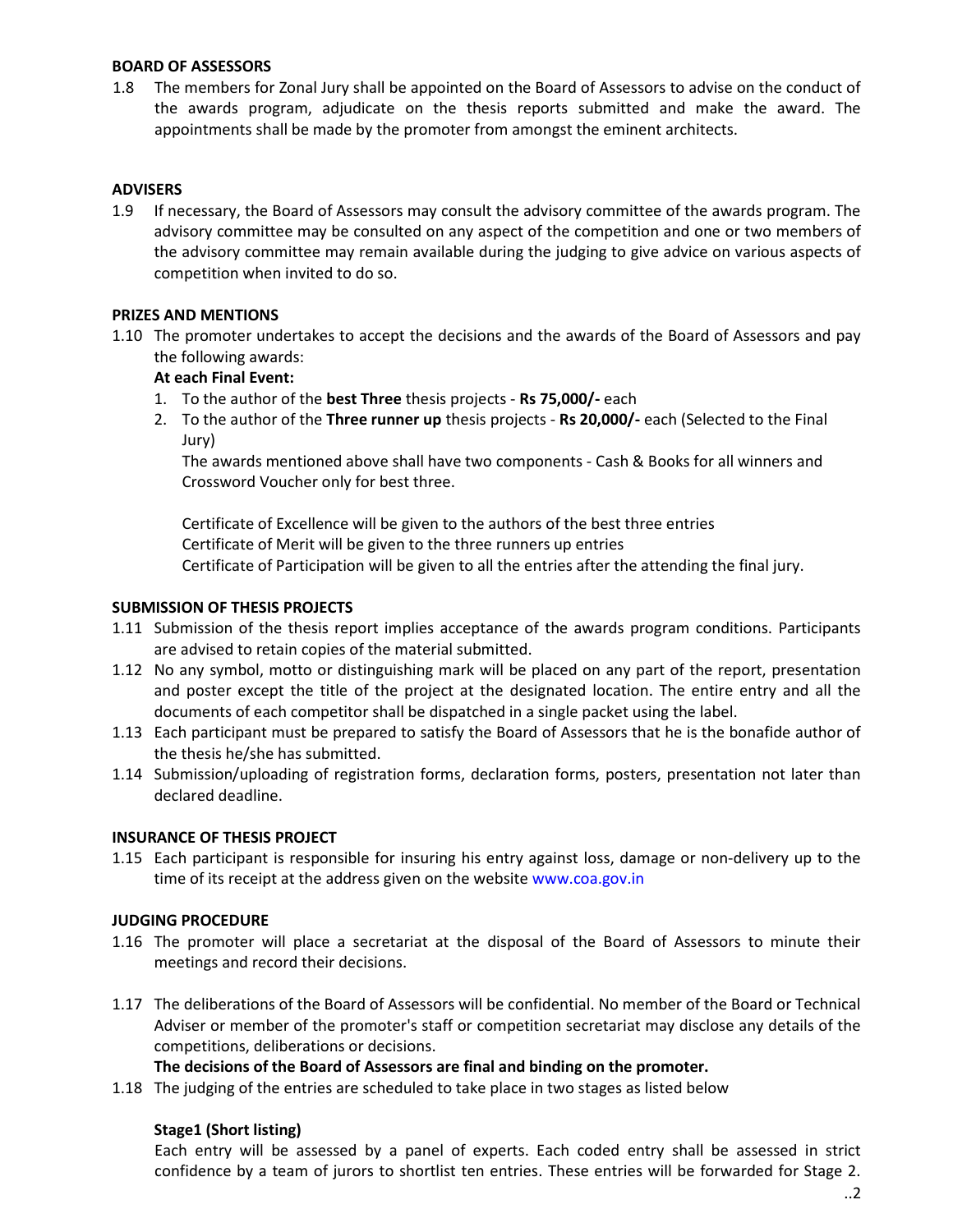The jury shall also select two entries as standby, (to be listed in order of merit), to be forwarded for Stage 2 in addition to the shortlisted ten. The authors of entries selected as standby shall present their entry in stage 2 only if authors of any of the shortlisted entries, are not present at jury, and only after presentations of other shortlisted participants are complete.

## Stage 2 (Jury)

All the participants are invited to remain present for the stage 2 (jury). Authors of the ten short listed thesis projects shall make an audio visual presentation to the members of Jury (Assessors) in a public jury attended by eminent citizen, public and students, held on the date of the Final Jury. The participants must make the presentation himself/herself.

The promoter or his representative will announce the code number of each shortlisted project 30 minutes before commencement of presentation. The sequence of presentation will be decided and announced by draw of lots. Before the beginning of the first presentation, code number of the second presenter will be announced. At the end of first presentation the code number of the third presenter will be announced, and the end of second presentation the code number of fourth presenter will be announced and so on. Each participating student will be given a minimum of 20 minutes & maximum of 30 minutes for the entire Jury. It will consist of maximum of 15 minutes for the presentation on screen & approximately 15-20 minutes for the question-answers.

Three thesis projects will be selected as winners on completion of the Jury.

Three thesis projects will be selected as runners up on completion of the Jury.

- 1.19 The promoter will announce awards of excellence after completion of presentations of the final Jury, on the declared date.
- 1.20 A copy of the report of the Board of Assessors will be made accessible for inspection to participants at the same time as the Board's award is made public.

## DISQUALIFICATION

- 1.21 The Board of Assessors may disqualify entries for the following reasons:
	- 1. If received by the promoter at the address given on the website www.coa.gov by post or through forwarding agent after the declared deadline.
	- 2. If the participant disregards any of the conditions of the program.
	- 3. If the participant attempts to influence any member of the Board of Assessors.

### TERMINATION OF AWARDS PROGRAM

1.22 If against all expectations entertained by the promoter, the result of the awards program is such that none of the participants could be declared by the Assessors as the winners of the awards, the program could be regarded as terminated and the promoter will on the advice of the Board of Assessors award ONLY the consolation awards to all the thesis projects selected for National Jury.

### ANNOUNCEMENT OF AWARD AND EXHIBITION

1.23 The promoter will publish the award of the Board of Assessors and inform the Council of Architecture after having first informed the authors of the award winning thesis projects.

## RIGHTS

- 1.24 All DVDs will be retained by the promoter as his property.
- 1.25 Copyright of all thesis projects including the thesis projects winning the first prize will be that of the authors of the designs, however, the promoter will have the right to publish the projects received, in architecture journals and as compilation of entries received, for the purpose of records and academic interest.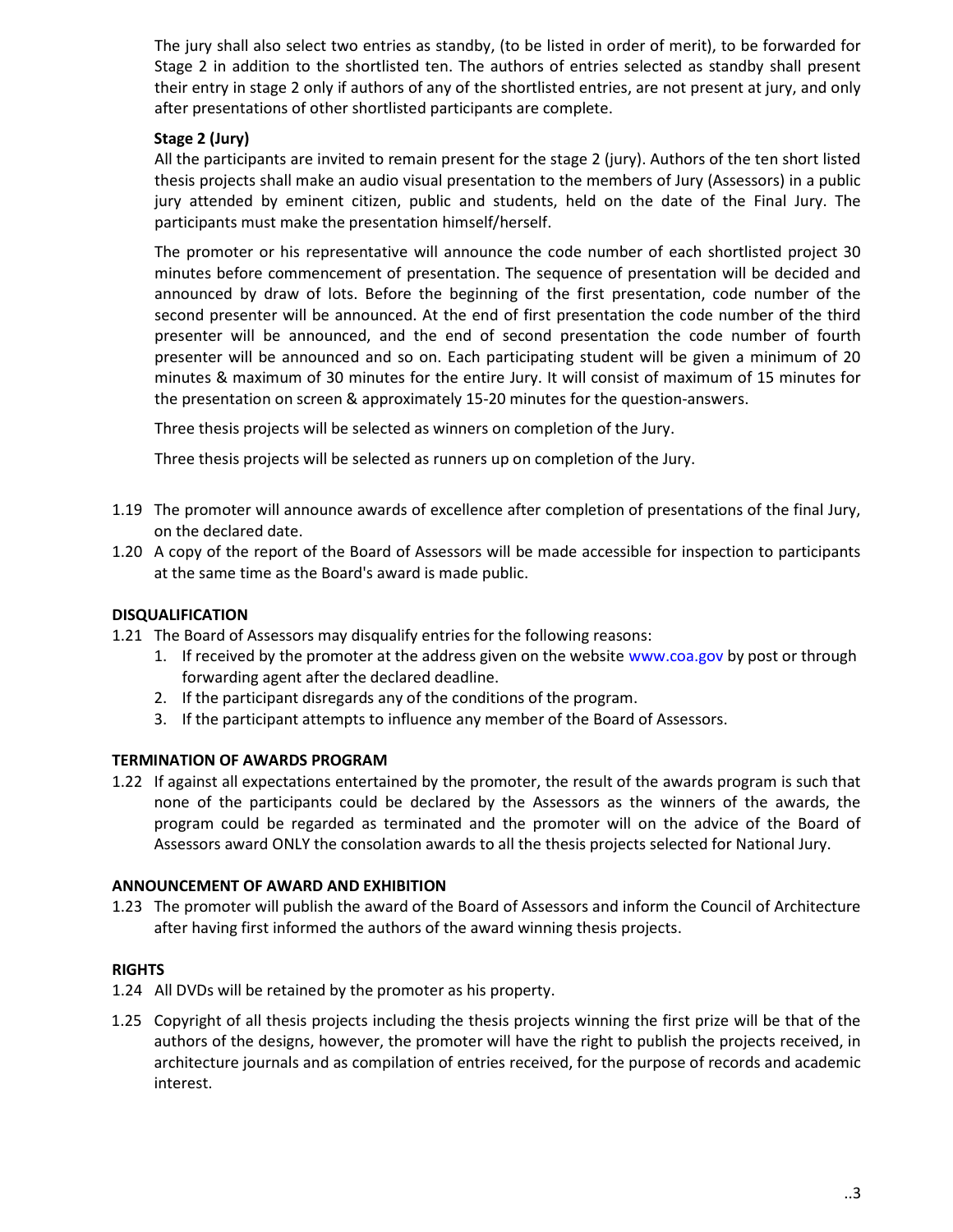### SETTLEMENT OF DISPUTES

1.26 In the event of dispute not related to the judging procedure or the award of the Board of Assessors, the settlement will be by arbitration without recourse to the legal authorities.

## AWARDS PROGRAMME SCHEDULE

1.27 The competition will be run in accordance with the following time table:

| <b>IMPORTANT DATES</b>                                             |                         |
|--------------------------------------------------------------------|-------------------------|
| Awards guidelines will be made available by the promoter           | Dates will be published |
| Deadline for submission or upload of                               | on www.coa.gov.in       |
| <b>Registration forms</b>                                          | shortly.                |
| <b>Declaration forms</b>                                           |                         |
| Deadline for submission of nominations by Head of Institute to TRC |                         |
| by email                                                           |                         |
| Allocation of code numbers to participants by email                |                         |
| Deadline for upload                                                |                         |
| PDF of A2 sized Posters [Single PDF file having all Posters of the |                         |
| entry (Min.01 & Max.02]                                            |                         |
| Deadline for hard copy of                                          |                         |
| Registration Form, Declaration forms (in original)                 |                         |
| <b>DVD</b>                                                         |                         |
| 04 copies of a spiral bound report, printed on A4 size paper       |                         |
| to be received at COA-TRC, Pune                                    |                         |

| <b>JUDGING DATES</b>                                                  |                               |
|-----------------------------------------------------------------------|-------------------------------|
| Short listing of coded projects                                       | Dates will be published       |
| <b>National Jury</b><br>Presentation by the 10 shortlisted presenters | on www.coa.gov.in<br>shortly. |
| Declaration of Awards                                                 |                               |

### SUBMISSION FOR AWARDS

Submission to the promoter at COA-TRC Pune:

To be submitted, as per 1.28 and 1.29 at the time of registration, (for receipt on or before the declared deadline). The entry shall be sent to the Director, COA-TRC, Pune at the address given in 1.30:

- 1.28 Each entry should be submitted in the form of:
	- 1. A completed set of Registration forms, in original, (Registration Form and Declaration Forms) duly filled in and completed in all respects.
	- 2. 4 copies of a spiral bound, printed A4 sized volume containing a report on the thesis project of the participating student in approx. 6000 words in not less than 25 A4 sized pages limited to a maximum of 40 pages. (one copy shall bear on the last page, a sticker provided by the promoter).
	- 3. A DVD (bearing a sticker provided by the promoter) adequately protected for handling and containing documentation supported by editable drawings and high resolution photographs as stated in 1.29
- 1.29 The DVD shall contain:
	- 1 Scanned copies of the completed registration form and declaration forms.
	- 2 Passport size photograph of the participant
	- 3 Minimum four photographs of Models or 3D visualizations. (All the photographs and